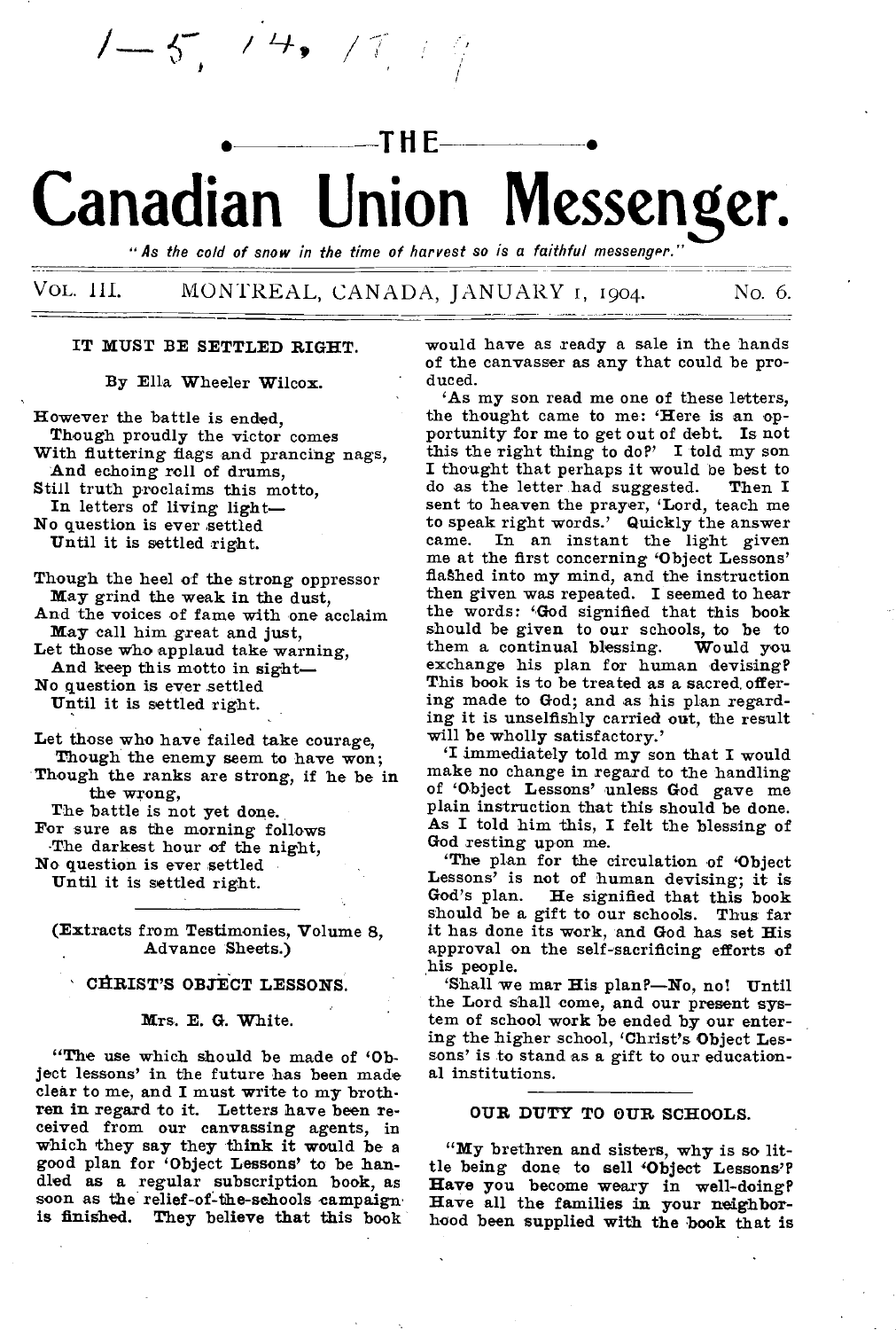so full of helpful lessons, both for parents and for children? Are there not some who did not buy a book last year that would<br>buy one now? Why should we not go Why should we not go steadily forward with this work, until millions of homes have been supplied with `Object Lessons', and our schools are freed from debt?

"Success has attended the effort made in the past to sell 'Object Lessons', because God's people have worked in co-operation with heavenly agencies; and success will attend the effort put forth in the future, if our people will still carry forward the work. As they patiently press on in the work, the Lord Jesus and His angels will open the way before them. All will receive grace for grace, as they give what they can, in time and influence, to the circulation of 'Object Lessons'. . . . years ago I was instructed to direct our people to establish schools for the education and training of our children, and to urge the youth to attend schools. Placed under wise teachers in Christian schools, the youth have favorable opportunity to form right habits and to develop Christlike characters.

"Our people are not half awake to the fact that the enemy against whom we are contending is a keen, eloquent being, who works in every conceivable way to hinder the advancement of God's work. We must rid ourselves of the idea that we can move along smoothly, meeting no hindrances. The enemy will oppose every effort put forth to advance the cause of God.

"My brethren and sisters, I ask you to give the school work your sympathy and support. Do not become weary in well doing. In carrying forward the work of selling 'Christ's Object Lessons' you will receive a most precious blessing. . . .

"I appeal to all our people in behalf of<br>Lour colleges and training schools. If all our colleges and training schools. the brethren and sisters in each union conference will labor with perseverance and faith, they will be able to free their school from debt, and also provide the necessary facilities for successful manual training.

"It is the duty of the managers and the teachers in our colleges and schools to take an active part in the continued effort to sell 'Object Lessons'. Let them take the burden of this work upon their hearts. Not only are they to co-operate with conference officers in carrying the work forward; they are to lead out in it, training the students to engage successfully in it."

It seems to me that the foregoing extracts are timely instruction for us, and that we will do well to study them carefully. All should realize the importance of sending their children to our schools, and every member of the conference should take an active part in maintaining them. Unwavering efforts will bring success.

# W. H. THURSTON.

# SYSTEMATIC EFFORT FOR 1904.

Do you read from week to week the stirring reports from our missionaries in foreign fields? Have you noticed with what zeal and earnestness the message is being extended into all lands? Does not the very reading of these things fill you with a burning desire to have a part in this great closing work? Would you not even like for every member of your family to have a personal experience in sending this gospel into the regions beyond? You may not be able to go to the distant fields yourself, but you may have your representative there; you may have a part in this work according to your ability and your willingness. The Lord has set his hand to this work, and it will be finished. Upon some he has placed the burden to go, while upon others he extends the privilege of assisting those who do go. Thus all may have a part.

The giving of the closing gospel message to all the world in this generation puts into the hands of every believer the grandest opportunity to engage in the most important work ever committed to this world. But it is not spasmodic effort; that accomplishes but little in any line. The servants of God must now put on the whole armor, and press the battle to the very gates. Every individual who loves God's truth, and who understands it for this time, has a definite, specific work to do, and this he will continue in until it is accomplished; it will be the one great ambition of his life. And he who misses the opportunity eventually loses all.

Let every one consider these facts in all seriousness, and begin at once to make plans for earnest, systematic effort during 1904. The Lord will certainly bless all such work. A good way to do this is to adopt and faithfully carry out the ten-centa-week plan of contributions to foreign<br>missions. Many rich experiences have Many rich experiences have come to those who have adopted this plan; and the amount received by the Mission Board during the year just closing, from this source alone, has amounted to almost twenty thousand dollars.

Now, at the beginning of the new year, is a splendid opportunity for others to join<br>this company of systematic givers. We this company of systematic givers. wish every Seventh-day Adventist might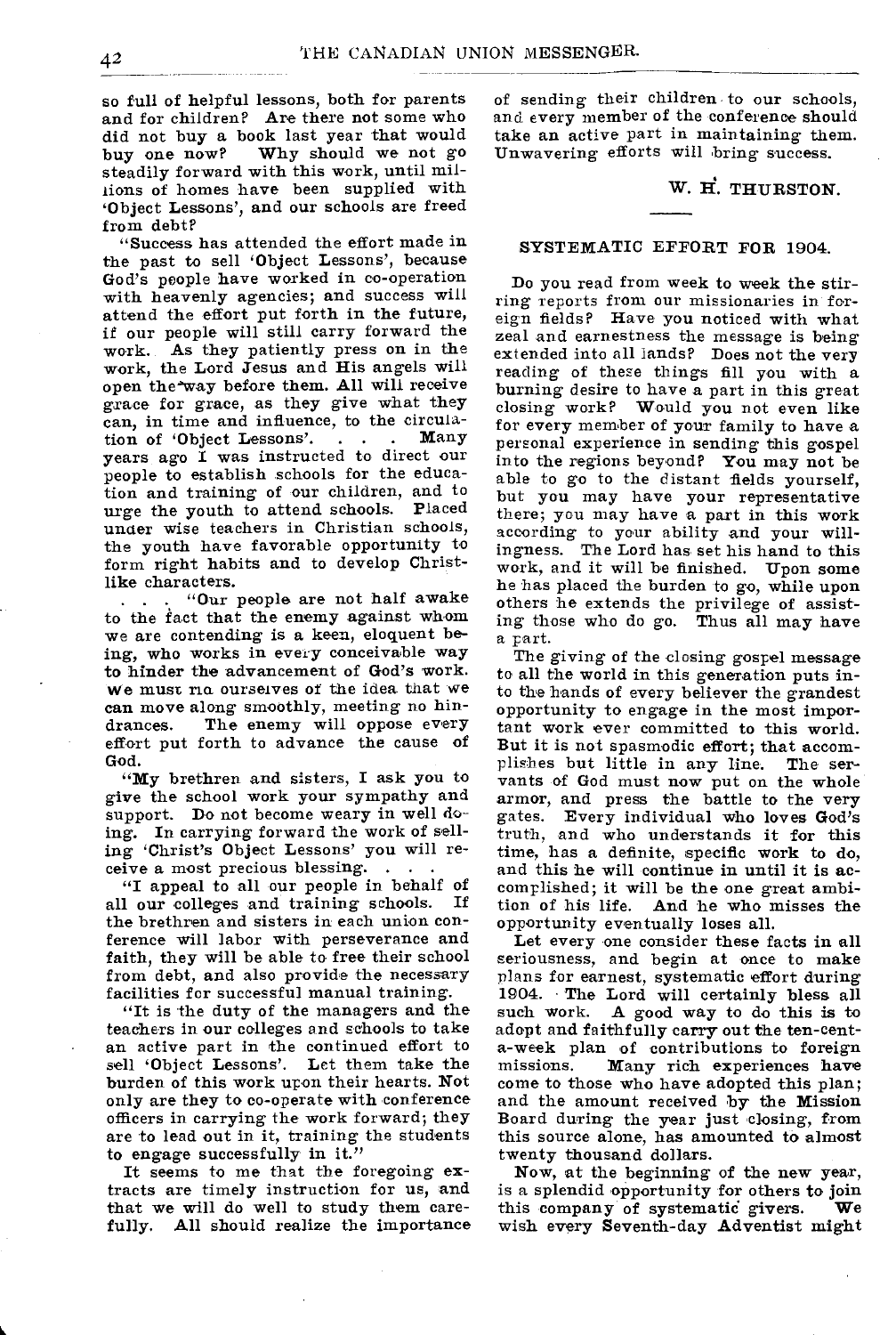be induced to see the great importance of this work. If they did, the carrying of the message to all lands would be blessed with an additional fund of more than a quarter of a million dollars.

Let your good resolves for 1904 include this one of our weekly offerings, and the Lord will surely bless the efforts.

W. T. BLAND, Asst. Treas. Mission Board, 222 N. Capitol St., Washington, D.C.

# SELF-SUPPORTING MISSIONARY WORK.

For years the Lord has been calling our attention to the importance of giving this Message to the people in the large cities, and also showing us that this work has been sadly neglected. We quote the following from Testimony, Vol. 7, page 40:

"When I think of the cities in which so little has been done, in which there are so many thousands to be warned of the sooncoming Saviour, I feel an intensity of desire to see men and women going forth to the work in the power of the Spirit, filled with Christ's love for perishing souls. Those in our cities—living within the shadow of our doors—have been strangely neglected. Organized effort should now be put forth to give them the Message of<br>Present Truth.... We all need to be  $\therefore$  . . We all need to be wide awake, that, as the way opens, we may advance the work in the large cities."

We appreciate the fact that this is a difficult problem to deal with on account of the expense. In many of the large cities tent meetings cannot be held an account of local restrictions, and hall rent is almost prohibitive.

We are convinced that the work of warning the people in these large cities will have to be done largely through our publications, and if taken hold of in the right way, it can be made nearly or quite selfsupporting.

Our "pioneer paper," the "Signs of the Times," can be used as an entering wedge. The special number on the subject of Carital and Laber is a splendid one to begin with. Then let this be followed by the sale of the regular issues, securing subscriptions, and selling small books, tracts, and pamphlets. We have these covering almost every phase of the Message.

Bro. George A. King has been engaged in this work in New York City for many years. We quote the following from a letter recently received from him:

"I think the time has come when we can

work faster with the Message by using the 'Signs of the Times' as a pioneer for the book work as well as for Bible work and Ministerial work. I have been working for several years on the difficult problem cf reaching the people with books in these large Eastern cities. We have sold many thousands of dollars' worth of books and have done a good work, but I think it is clear now that for the future the 'Signs' or some other paper will have to play an important part in our work here."

As to the value of our periodicals, and especially the "Signs of the Times," in this work, the following extracts from the Testimonies are right to the point:

"Our missionary paper, the "Signs of the Times," is doing its work everywhere, and is opening the way for the truth to be mare fully presented."

"Our brethren do not all see and realize the importance• of this paper; if they did, they would feel greater personal interest to make it intensely interesting and then to circulate it everywhere."

"This silent preacher, the 'Signs,' enriched with precious matter, should go forth On the wings of prayer, mingled with faith, that it may do its appointed work in shedding the light of truth upon those who are in the darkness of error."

"It is a fact that the circulation of our papers is doing even a greater work than the living preacher can do."

It is the purpose of the publishers to make the "Signs of the Times" all that its name implies by calling attention to current events and show what they mean in the light of prophecy. The subject of Capital and Labor cannot be exhausted in one number, and this question will be discuss-<br>ed in future issues. Then there will be ed in future issues. articles covering every phase of the Message, presented in such a way as not to create prejudice, thus making the "Signs" truly a "Pioneer Paper."

The harvest truly is great, but the laborers are few, Are there not those who will volunteer to take hold of this work in the large cities?

"Pride costs us more than hunger, thirst and cold."-Jefferson.

"The Messenger" will abe issued, hereafter, on the 1st and 15th of the month. Contributors will bear this in mind, and send in their copy early.

Word from the Sanitarium at Knowlton, Quebec, reports continued success in the work there. Rooms in the "hall" adjacent have been fitted up, and four of the force are occupying them, thus making more room in the main building.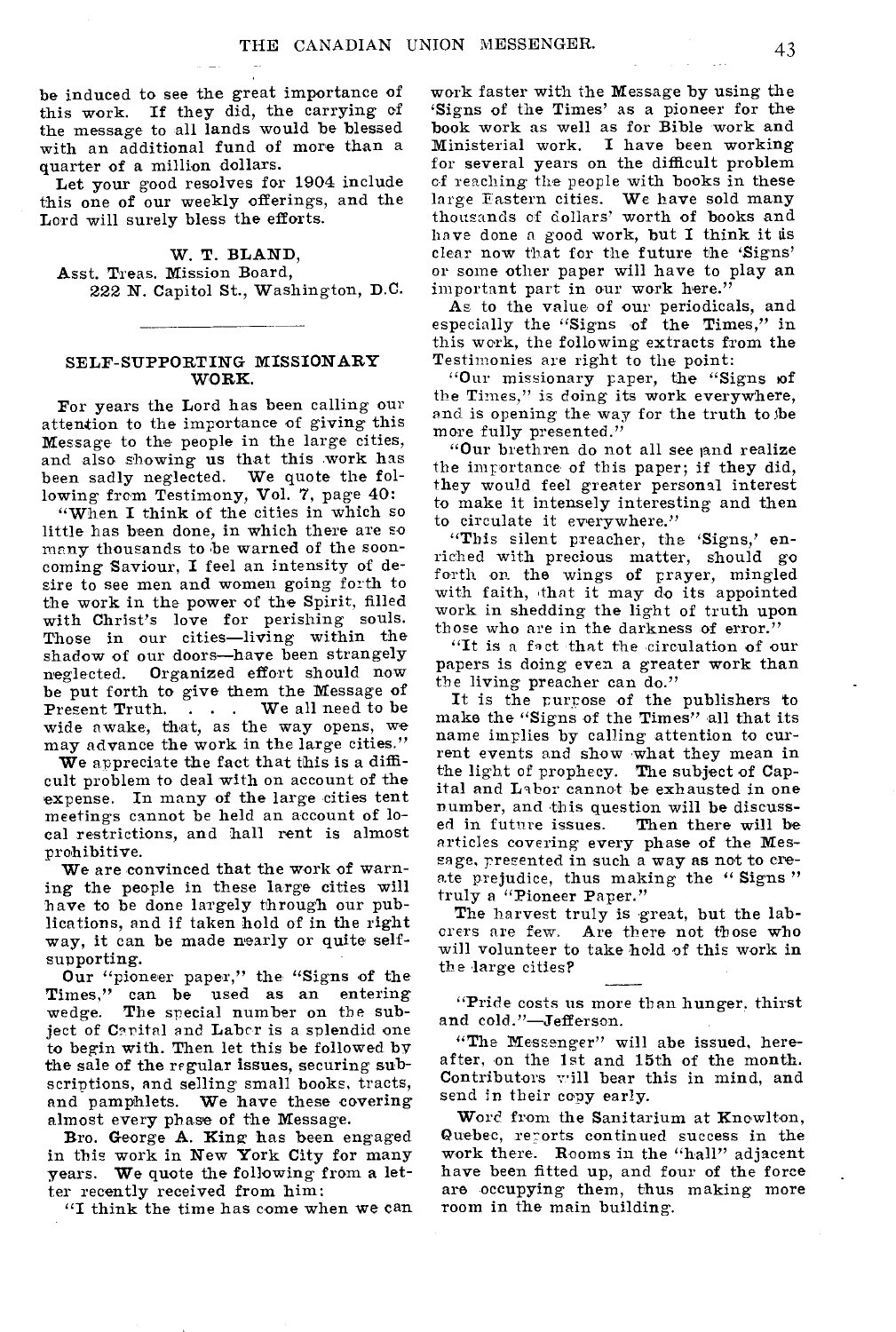# **THE CANADIAN UNION MESSENGER**

Published Semi-Monthly by the

#### CANADIAN PUBLISHING ASSOCIATION

4230 ST, CATHERINE STREET,

MONTREAL, CANADA.

Subscription Price, 35 cents per year. S. D. HARTWELL, Editor,

## **TO OUR READERS.**

When requesting change of address, be sure to give both old and new address.

In case the paper is not received after the first of the month, notify us and another copy will be sent.

Entered as Second-class matter.

#### CO-OPERATION.

With the present number we begin issuing "The Messenger' semi-monthly, and we greatly desire the paper to be just what it ought, that it may be the most possible benefit to its readers and to the work in the field that it represents.

It is not the intention of the publishers that "The Messenger" shall take the place of any of our other denominational papers, and it will not, therefore, accept for publication articles which will more properly find their way into the more general publications; and while "The Messenger" is the only publication issued by this denomination in Canada, we would urge all our people to subscribe for, and read as many of the denominational pediodicals as possible, as we know of none of them which could well be dispensed with.

It is our intention, however, to make "The Messenger" perform for our Canadian people that which none of the other periodicals can, viz., carry the message of the progress of the work in the Canadian Union Conference, which should be a mes-<br>sage of encouragement to one and all. It sage of encouragement to one and all. is the intention of the publishers that "The Messenger" shall contain such reports from the field, and such items of interest in the field, together with such instruction for those connected with the work in the *field, as* may be necessary, from time to time, and such as will keep its readers constantly informed of every move that is<br>made. We know that all are intensely We know that all are intensely interested in this field, and are willing to do anything which will advance the work of the Message in it.

The Canadian Union Conference is composed of the oldest and most advanced provinces of the Dominion, covering in extent 662,350 square miles, and containing more than five millions of souls, and affords a field of operations which, in a few

years at the farthest, will demand a great deal more in the line of literature than our present facilities can supply. Observation and experience has proven that the greatest and best results of literature distributed, comes from that which emanates from home, and, therefore, looking at the advancement Canada is making in all branches of industry, and knowing that the Third Angel's Message is destined to be that which will lead in the enlightenment of the world, we must expect that this department will, too, make great advancement in this country.

Educational work, and Medical Missionary work, are getting started in the Union Conference, two schools, and a Sanitarium, besides a well-equipped private institution, are now in successful operation, and it need require no great stretch of imagination to see in the near future, in a convenient centre of the conference, a wellequipped publishing house from which numerous of our denominational books and tracts will be issued, and "The Messenger" doing valiant work as a pioneer exponent of the truths, while continuing its work of bearing encouraging messages to all our people in the field.

But all these institutions, which are just beginning their career of usefulness, will depend upon the co-operation of all our people in the Union Conference, as advoncement and prosperity can not be made without it. May we not, then, expect that every subscriber to "The Messenger," living in Canada, will feel that this paper, and the publishing house which sends it out, belongs to them, and that they are responsible, in a measure, for the success of each? May we not expect that each subscriber will work for the advancement and prosperity of their institutions, in whatever line they are working? The schools need the co-operation of the people, and<br>the people need the schools. The experithe people need the schools. ence of our people in the United States, where the message started, and where man perplexing phases have been met, and by experience overcome, is that many of the young people of the denomination have been lost to the cause in the past by not having the schools, which at the present time are an important feature of Seventh-<br>day Adventist's work. The Sanitariums day Adventist's work. must have the co-operation of our people that those who know nothing of the principles may see a demonstration of the same, and thus be induced to avail them-<br>selves of the benefits they provide. So. selves of the benefits they provide. also, the publishing work needs the cooperation of all the people of the conference, and, if we are not much mistaken, the people, or many of them, need the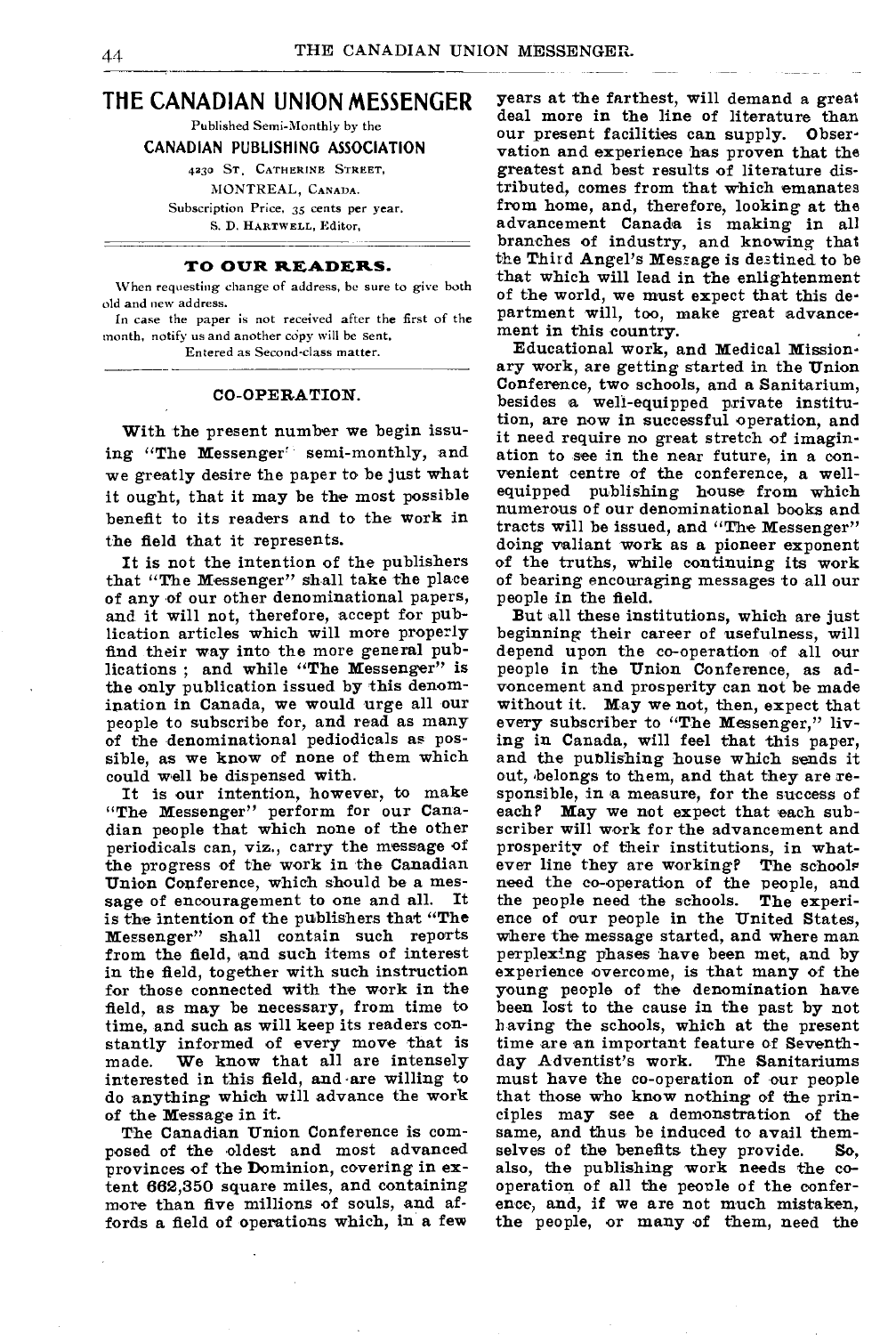benefit which a hearty co-operation with the publishing house would bring to them.

May we not expect, then, that each subscriber will become an agent of the paper to secure new subscribers, until every family in the union conference has the semimonthly visit of "The Messenger"? May we not have the co-operation of every subscriber, at least one in each church, to report to the editor everything of general interest in connection with the church work, so that he may mention the same in the paper, thus making it representative of the entire field?

May we not expect that each person will regard the work, as a whole, their work, and that we all are "laborers together with God"?

"A Happy New Year to All."

Our street address is 4230 St. Catherine.

Our telephone number is "Westmount 113."

The dedication of the Halifax church was postponed in December, and will take place on the 3rd inst.

Another letter from Bro. H. D. Carr, who is canvassing on Manitoulin Island, will be read with interest in this issue.

Miss Alberta McLeod, secretary of the Maritime Tract Society, has been making a visit at her home in Halifax.

Our next issue will contain reports for the year ending Dec. 31, 1903, so far as they will have been received at this office. Let them come in promptly.

Miss Virginia Gebeille, of the Mission Sanitorium, Montreal, purchased of an agent one hundred copies of "Our Paradise Home," to present to her patrons as Christmas gifts.

Elder S. G. Huntington, formerly of the Ontario conference, was elected as president of the West Virginia conference at their recent session. Let us all pray that his health may speedily improve.

Sister Addie Wilson, of St. Thomas, Ont., has gone to Washington. D.C.. to do stenographic work in the General Conference office. She has been assisting Sister L. Flora Plummer, Corresponding Secretary of the Sabbath-school department.

"How much pain have those evils cost us which never happened."—Jefferson.

One of the sisters who has been at work in the Quebec conference with the "Special Signs" and "Object Lessons," writes to the office concerning her first day's work: "I went to four places and sold three 'Signs' and three 'Object Lessons.' I tell you I come home praising the Lord."

Sister Clara Bryant, and her daughter, Mrs. Fred. Wheeler, of Newport Centre, Vt., made a brief visit at the home of "ye editor" as they passed through Montreal on their way to Chicago recently, where they expected to meet Mr. Wheeler, and with him journey to Texas and other southern points for the winter.

Brother John Pengally, of Guelph, Ont., who has been canvassing for several years for "Coming King," has been greatly delayed in making his holiday delivery by failure on the part of the **R.R. Co.** to deliver his books, and after waiting several weeks duplicated his order and had them sent by express, saying that were it not that he was working for the Lord he would<br>be tempted to become discouraged. We be tempted to become discouraged. very much regret such experiences, to which all agents are liable, but we admire the person who can meet them in the Spirit of the Master.

The numerous friends, in the Quebec conference, of Bro. Arthur Davidson and Sister Mary Gobelle, will be pleased to learn that they were united in marriage, at the home of the bride in Montreal, on Thursday evening, Dec. 24. A large number of relatives and friends of the contracting parties were present at the ceremony, and enjoyed a very pleasant evening, leaving numerous useful and valuable<br>tokens of their esteem. Mr. and Mrs. tokens of their esteem. Davidson made a visit to the home of his Parents at Bethel, on the 25th, returning on •the 28th ult. 'to Montreal, where they will reside.

No. 1 of Vol. XVIII. of the "Sabbath-School Worker" has been received at this office. It comes to us as an old fr'end who has been absent on a visit, for the past two years, but not as one who has been idle, as it seems to be abreast with the Progress of the message and the Sabbathschool work, and we welcome the journal, as during its absence our Sabbath-schools have missed its regular visits. Mrs. L. Flora Plummer has assumed the editorship of the "Worker," and from past acquaintance with Sister Plummer and her work, we can assure the Sabbath-school workers in Canada that the "Worker" will be all they can desire as a help in their line.

Terms: Single subscription, 35 cents per year; clubs of two or more copies, 25 cents per year. Address your tract society.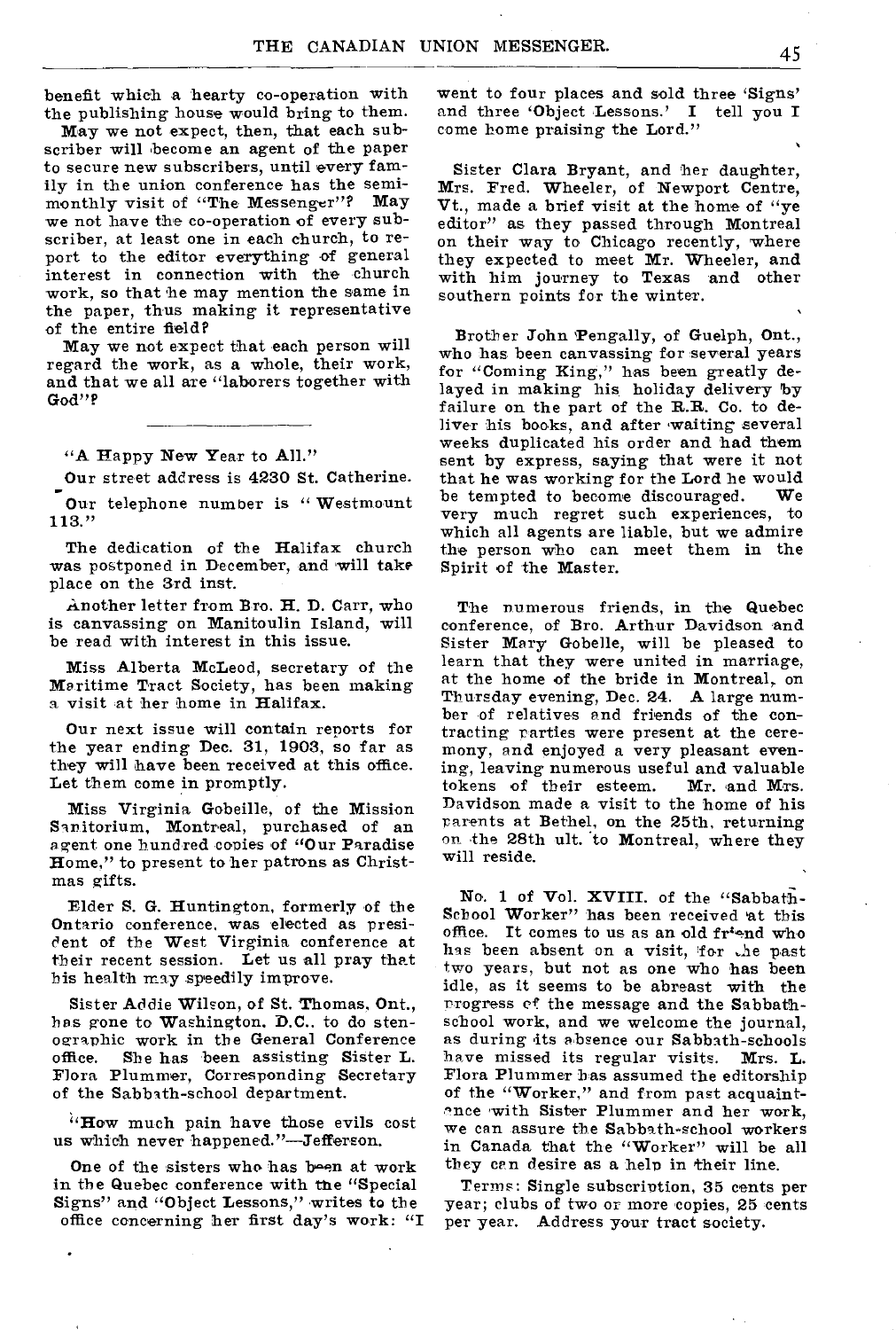# FROM THE FIELD.

## **ONTARIO.**

London.—I spent the first part of the Week of Prayer with this church, and good meetings indeed were held daily. My heart was greatly cheered to find this church so actively engaged in missionary work. The arrests for Sunday labor brought about by the Sunday Inquisition aroused the church to action, and thousands of pages of our good tracts have been distributed. public gatherings and from house to house they have endeavored to place the truth in the homes of the people. The Lord has greatly blessed them, and many are becoming interested as a result.

Through the efforts of a brother here the entire tract, "Flihu on the Sabbath," was printed, verbatim, in the "Toronto World," which has a circulation of 29,000. This placed this excellent tract into thousands of homes at small cost, and many will read the tract from the secular paper who would<br>not read it in tract form. A prominent not read it in tract form. minister in Toronto recently preached on the Sabbath question, and at the close of his sermon invited Bro. T. H. Robinson, who was present, to occupy some time in rresenting the other side of the question. Bro. Robinson **did** so, and was greatly helped by the Lord in presenting the perpetuity<br>of the Law. The effort was effectual. A The effort was effectual. prominent clergyman in London, during the week of prayer, preached on the Sabbath question, being forced to do so because some of his flock were becoming interested in the truth by means of the literature distributed. He took occasion to warn the congregation against our literature, and bolstered up the papal sabbath by means of the usual absurd and contradictory positions, either of which was equally conclusive. The effort will, without doubt, be the means of stirring up some soul to investigate the truth.

Let our people everywhere arise and scatter our literature like the leaves of au, tumn. Our time of peace is short; let us improve it. The Lord's  $Day$  Alliance are active in the inquisatorial crusade for more<br>stringent Sunday laws. They print a stringent Sunday laws. monthly paper with a circulation of 25,-<br>000. Wake up, brethren, and work for Wake up, brethren, and work for your life. You have no time to lose: to delay is fatal. The night quickly cometh in which no man can work.

From London I went to St. Thomas, and spent two days of the week of prayer. found them all heartily engaged in observ-<br>ing this season of devotion. I had the ing this season of devotion. privilege of meeting with them two even*ings,* and enjoyed the privilege very much.

From here **I** went to Petrolia and spent the last Sabbath of the week of prayer. There are several here who observe the Sabbath, but have never been organized<br>into a church. Two services were held, Two services were held, and I feel sure that further labor bestowed here would result in good. Sister Benn, who has done good work, selling the "Signs" and other literature, is preparing to continue in this good work. Two yearly subscriptions were obtained for the "Review" and one for the "Signs."

From here I went to Coldstream, and held one meeting in the town hall. Brethren Wood and Niergarth are doing quite a business in tailoring here, and in a business way, in addition to the literature distributed are bringing the Sabbath truth before the people. There is a good opening for any of our brethren and sisters who understand the tailoring business to secure work by writing to C. E. Wood, Coldstream, Ontario.

I feel greatly burdened to see the "Review and Herald," with its rich store of timely instruction, placed in every home of Adventists. No believer in the third angel's message can do without the weekly visits of this able minister, except at the peril of his soul. If you read this, who are not subscribers, send in your subscription without further delay.

#### G. **B. THOMPSON.**

Gore Bay, Dec. 19, 1903.—"The Lord gave the cord: great was the company (margin, army) of those that published it." Psa. 68: 11. We are living in the closing scenes of this world's history, and we have a special message to give to the world, that Christ is soon coming, and how can we give it? The Lord says, "If there is one work more important than another it is the canvassing work,' because the canvasser can reach a class of people that the ministers cannot reach. What is needed now is men and women who have a personal acquaintance with a personal Lord, and will take up this work and make it a specialty.

Since I started my delivery I have had some grand experiences. When I was taking orders, and came to a house, whether I took an order or not, I tried to make friends with the people, and told them I would call again. While making my delivery I have taken \$21.55 worth of orders for books and one five-dollar bible, and sold \$12.00 worth of books and fifty "Signs."

This work should be followed up with colporter work. I am in need of a horse,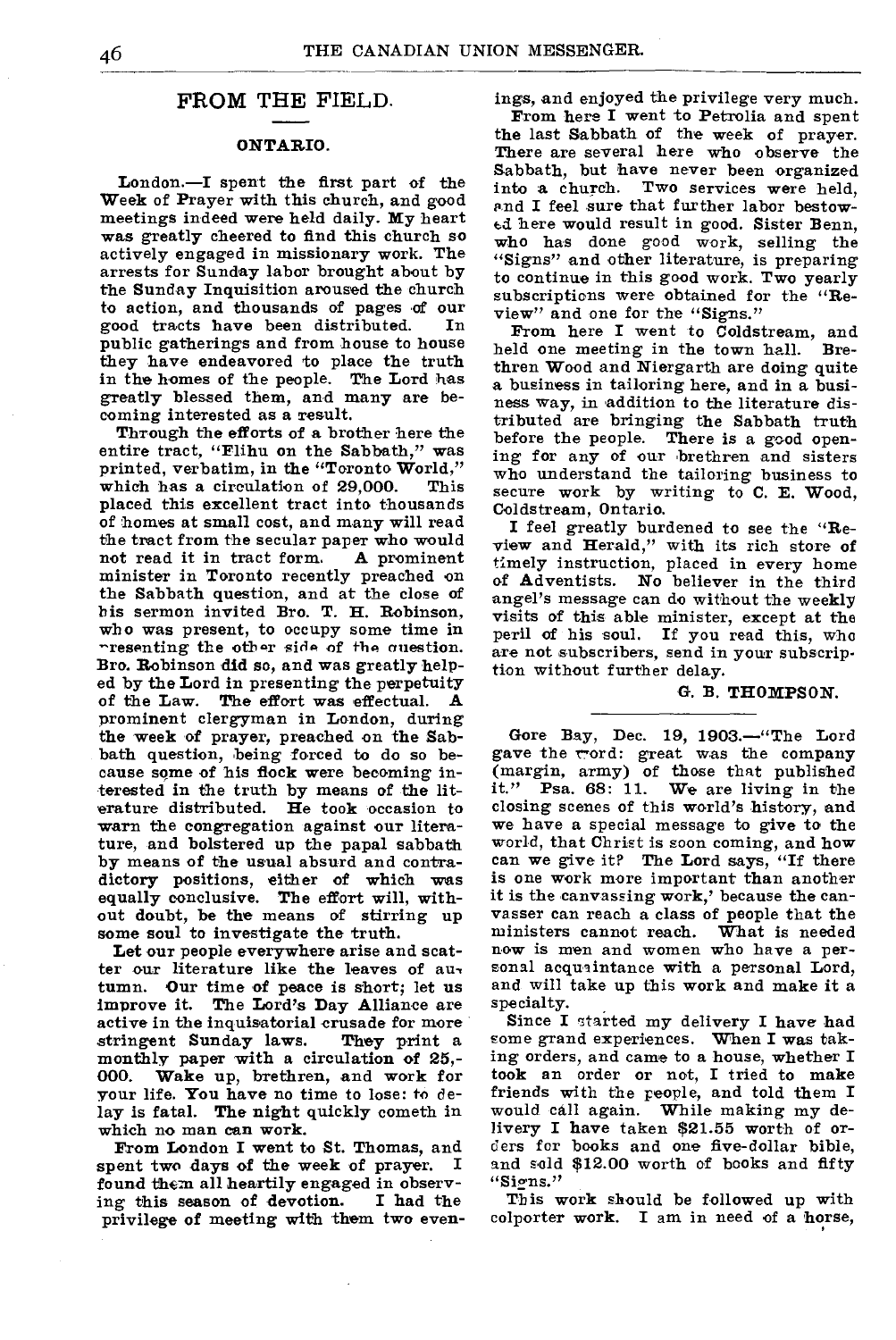as the country is very thinly settled, and<br>no poilpod: stage fees are very high no railroad; stage fees are very high. I am trying to get the message before the Indians. They must have an opportunity of hearing it before the Lord comes. I have formed quite an intimate acquaintance with one very intelligent Indian. He gave me his order for a Daniel and Revelation, as he can read and write weil.

It may be that T shall not see much result of the work, but when we get the printed page "scattered like the leaves of autumn," it will be like the electric light of a large city,—touch the button and the light bursts forth. So when the Turk is driven out of Constantinople it will be like turning on the light, and God will "cut his work short in righteousness." Rom. 9: work short in righteousness." 28. Then the people will see that the message contained in these books is of God, and will come out and take their stand for the Lord.

Brother ,Sister, do you not want a part in this work? "Where there is one canvasser in the field there should be a hundred." "Arise, shine, . . .' Ps. 60: 1. As you go forth, "fear not him who is able to kill the body, but is not able to kill the soul."

H. D. CARR.

### AMONG OUR INDIAN BRETHREN.

Sabbath and Sunday, Dec. 5 and 6, in company with Elder Spear, I visited the two churches of Sabbath-keepers in the Indian Reserve, near Brantford. This was my first visit to these churches, and I en-<br>joyed it very much. Two substantial joyed it very much. churches have been erected,which stand as memorials for the truth, and as much earnest zeal and love is manifested by the brethren and sisters here as among any<br>other nationality. If they maintain the If they maintain the unity of the Spirit, God will continue to bless them, and add others to their numbers. They are planning to open a church school which is very much needed, and will prove a great blessing if successfully carried on. May the Lord richly bless his people here is my prayer. Several subscriptions for the "Review" and "Messenger" were taken.

G. B. THOMPSON.

#### MARITIME CONFERENCE.

The blessings of the Lord are attending the work in the Maritime Conference, and nearly all the members are having some part in the special campaign. There are a few willing souls in the field wth "Object Lessons" and other books, in re-

sponse to the call,-"Whom shall I send, and who will go for us?" The Lord will bless every faithful effort put forth in his name.

During the last few weeks I have held meetings at Farmington, Moncton, St. John, Goshen, Tantallon and Indian Harbor. At the latter place I held quarterly meeting, the first time tney have celebrated the ordinances for about two years, and<br>it was a very enjoyable occasion. The it was a very enjoyable occasion. brethren here are selling "Object Lessons" and the "Signs."

In St. John, Bro. Tracy is holding meetings with a good attendance and considerable interest, and the church is more or less active in missionary work.

The church in Moncton is made up of women, but is none the less active for that. They hold their Sabbath-school and meetings regularly, and all are having some part in the distribution of literature.

I found the few believers at Goshen of good courage, but the meetings were not well attended on account of a hard storm. They have ordered more "Object Lessons" and papers, and will revive the missionary work.

The brethren at Tantallon are rejoicing in hope; patient in tribulation; continuing instant in prayer; believing that they will yet sell their " Object Lessons," and perhaps order more. They are taking a good supply of "Signs."

What is needed everywhere in this campaign is, first, a willing mind. "Let this mind be in you which was also in Christ Jesus.' Those who go out in this conditions will reach the hearts of people, and will be blessed in doing, and the work will be a blessing to others.

A young man in Nova Scotia, who had never canvassed, started out, and in about a week sold twelve "Object Lessons," and as many more people said they would like the book, later on, when they had the money. When asked how he enjoyed the work, he replied, "I had a fine time." This young man will soon be in the field again with "Object Lessons," "Paradise Home" and "At the Door." He expects to be and "At the Door." He expects to be found at the door most of the time from now on. Patient continuance in well doing will be rewarded. The word of God worketh effectually in them that believe.<br>"Wherefore didst thou doubt?" "Have "Wherefore didst thou doubt?" faith in God."

### W. H. THURSTON.

Moncton, N.B., Dec. 23, 1903.—The first part of the week of prayer I spent with the church at Fredericton. We had very inclement weather, yet a goodly number gathered to the meetings, and the good Spirit of the Lord was with us.